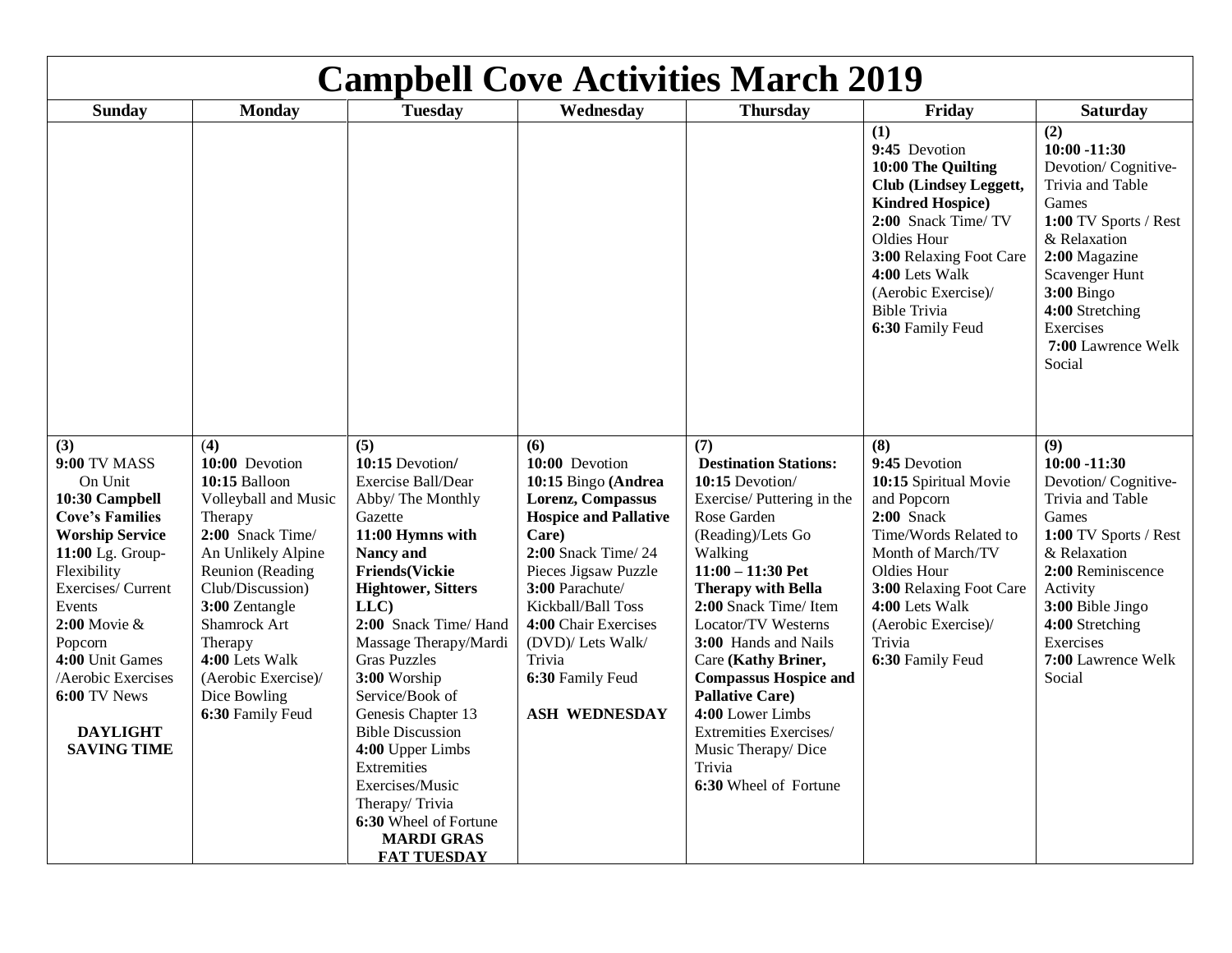| (10)                   | (11)                 | (12)                                          | (13)                                      | (14)                                       | (15)                          | (16)                            |
|------------------------|----------------------|-----------------------------------------------|-------------------------------------------|--------------------------------------------|-------------------------------|---------------------------------|
| <b>9:00 TV MASS</b>    | 10:00 Devotion       | 10:15 Devotion/                               | 9:45 Devotion                             | 10:00 Devotion                             | 9:45 Devotion                 | $10-10:30$                      |
| On Unit                | 10:15 Sun Catcher    | <b>Exercise Ball/Cross Off</b>                | 10:00 Master's                            | 10:15 Cooking with                         | 10:00 Creativity              | Devotion/Cognitive-             |
| 10:30 Campbell         | Art and Craft        | the Word/March Art                            | <b>Gardener Program</b>                   | <b>Sharon</b>                              | <b>Activities Day (On the</b> | Trivia and Table                |
| <b>Cove's Families</b> | 2:00 Cooking with    | Therapy                                       | 10:30 Chair Exercise                      | 2:00 Snack Time/ The                       | Wing)                         | Games                           |
| <b>Worship Service</b> | Cathi                | 11:00 Hymns with                              | (DVD)                                     | Andy Griffith Show/                        | 2:00 Snack Time/              | 1:00 TV Sports/Rest             |
| 11:00 Lg. Group        | 3:00 Balloon         | <b>Nancy and Friends</b>                      | 2:00 Snack Time/                          | <b>Spring Phrases</b>                      | Easy Does It Trivia           | & Relaxation                    |
| Flexibility            | Volleyball and Music | (Vickie Hightower,                            | Spring Garden Mad Lib                     | 3:00 Hands and Nails                       | 3:00 Relaxing Foot            | 2:00 Magazine                   |
| Exercises/ Current     | Therapy              | <b>Sitters LLC</b> )                          | <b>Cognitive Stimulation</b>              | Care                                       | Care                          | Scavenger Hunt                  |
| Events                 | 4:00 Lets Walk       | 2:00 Snack Time/Paint                         | $3:00$ Bingo                              | 4:00 Lower Limbs                           | 4:00 Lets Walk                | <b>3:00 Bingo</b>               |
| 2:00 Movie &           | (Aerobic Exercise)/  | <b>By Number</b>                              | 4:00 Lets Walk                            | Extremities Exercises/                     | (Aerobic Exercise)/           | 4:00 Stretching                 |
| Popcorn                | Trivia               | 3:00 The Gaither's                            | (Aerobic Exercise)                        | Music Therapy/Dice                         | <b>Bible Trivia</b>           | Exercises                       |
| 4:00 Unit Games        | 6:30 Family Feud     | Musical (DVD)                                 | /Trivia                                   | Trivia                                     | 6:30 Family Feud              | 7:00 Lawrence Welk              |
| /Aerobic Exercises     |                      | 4:00 Upper Limbs                              | 6:30 Family Feud                          | 6:30 Wheel of Fortune                      |                               | Social                          |
| 6:00 TV News           |                      | Extremities                                   |                                           |                                            |                               |                                 |
|                        |                      | Exercises/Music                               |                                           |                                            |                               |                                 |
|                        |                      | Therapy/Trivia                                |                                           |                                            |                               |                                 |
|                        |                      | 6:30 Wheel of Fortune                         |                                           |                                            |                               |                                 |
|                        |                      |                                               |                                           |                                            |                               |                                 |
|                        |                      |                                               |                                           |                                            |                               |                                 |
| (17)                   | (18)                 | (19)                                          | (20)                                      | (21)                                       | (22)                          | (23)                            |
| <b>9:00 TV MASS</b>    | 10:00 Devotion       | 10:15 Devotion/                               | 10:00 Devotion                            | 10:00 Devotion                             | 10:00 Devotion                | $10-11:30$                      |
| On Unit                | 10:15 Balloon        | Exercise Ball/Word                            | 10:15 Bingo (Andrea                       | 10:15 Fun Fitness with                     | 10:15 Spiritual Movie         | Devotion / Cognitive-           |
| 10:30 Campbell         | Volleyball and Music | Search Puzzle/Item                            | Lorenz, Compassus                         | Assistance (On the                         | and Popcorn                   | Trivia and Table                |
| <b>Cove's Families</b> | Therapy              | Locator                                       | <b>Hospice and Pallative</b>              | Wing)                                      | 2:00 Snack Time/TV            | Games                           |
| <b>Worship Service</b> | 2:00 Garden Party    | 11:00 Hymns with                              | Care)                                     | 2:00 Snack Time/                           | Oldies Hour/                  | 1:00 TV Sports/Rest             |
| 11:00 Lg. Group        | with Mrs. Sue Berry  | <b>Nancy and Friends</b>                      | $2:00$ Snack Time/24                      | TV Western                                 | 3:00 Relaxing Foot Care       | & Relaxation                    |
| Flexibility            | 3:00 Flower Craft    | 2:00 Snack Time/ Hand                         | Pieces Jigsaw Puzzle                      | 3:00 Hands and Nails                       | 4:00 Lets Walk                | 2:00 Reminiscence               |
| Exercises/ Current     | 4:00 Lets Walk       | <b>Massage Therapy</b>                        | 3:00 Hymns CD and                         | Care (Kathy Briner,                        | (Aerobic Exercise)/           | Activity                        |
| Events                 | (Aerobic Exercise)/  | 3:00 Worship                                  | <b>Hymns Books (Sing</b>                  | <b>Compassus Hospice and</b>               | Trivia                        | 3:00 Bible Jingo                |
| 2:00 Movie &           | Dice Bowling         | Service/Book of                               | along, on the wing)                       | <b>Pallative Care)</b>                     | 6:30 Family Feud              | 4:00 Stretching                 |
| Popcorn<br>4:00 Unit   | 6:30 Family Feud     | Genesis Chapter 14<br><b>Bible Discussion</b> | 4:00 Chair Exercises<br>(DVD)/ Lets Walk/ | 4:00 Lower Limbs<br>Extremities Exercises/ |                               | Exercises<br>7:00 Lawrence Welk |
| Games/Aerobic          |                      | 4:00 Upper Limbs                              | Trivia                                    |                                            |                               | Social                          |
| Exercises              |                      | Extremities                                   | 6:30 Family Feud                          | Music Therapy/Dice<br>Trivia               |                               |                                 |
| 6:00 TV News           |                      | Exercises/Music                               |                                           | 6:30 Wheel of Fortune                      |                               |                                 |
| <b>ST. PATRICK</b>     |                      | Therapy/Trivia                                | <b>FIRST DAY OF</b>                       |                                            |                               |                                 |
| <b>DAY</b>             |                      | 6:30 Wheel of Fortune                         | <b>SPRING</b>                             |                                            |                               |                                 |